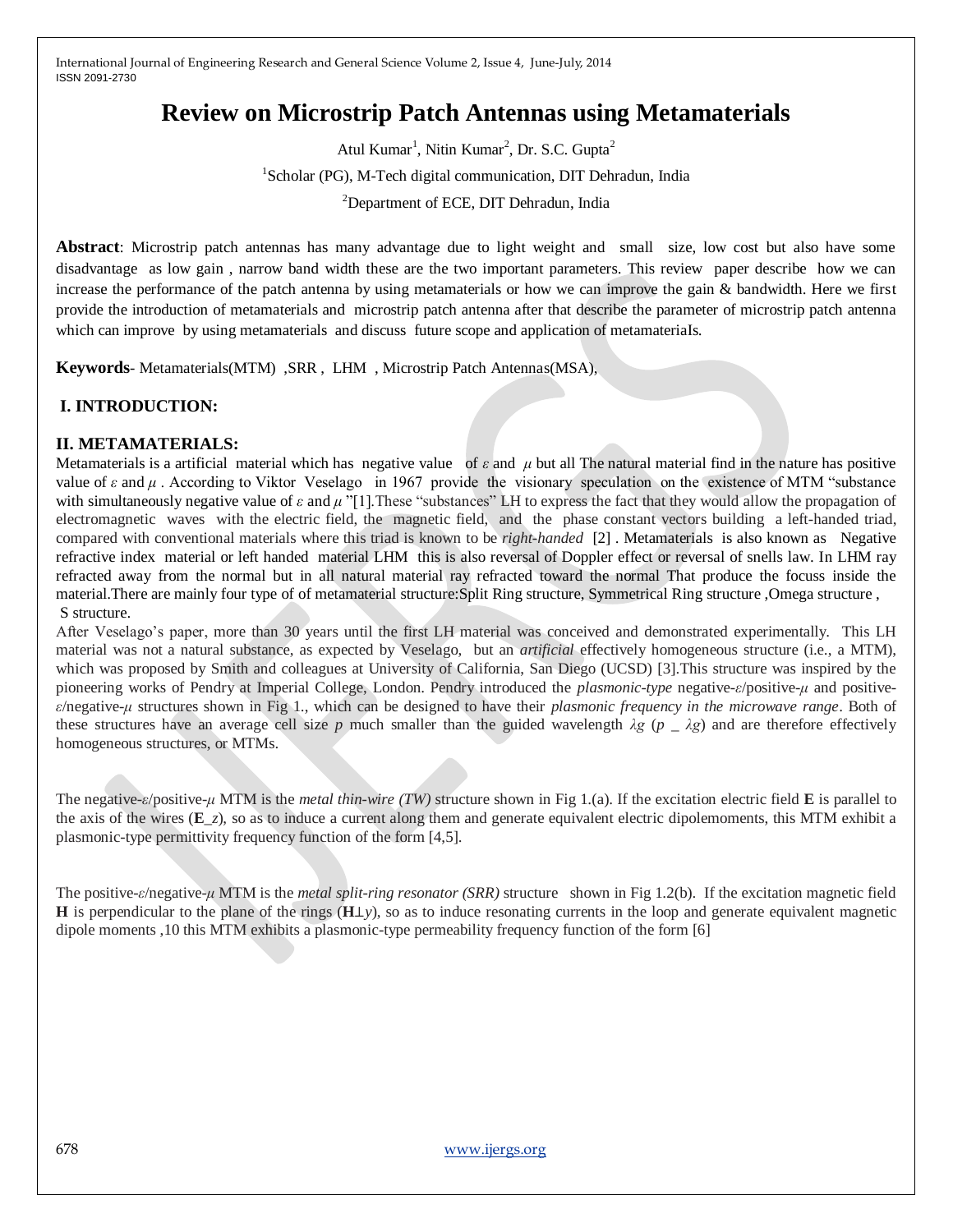

Fig.1 First negative-*ε*/positive-*μ* and positive-*ε*/negative-*μ* MTM (*p* \_ *λg*), constituted only by standard metals and dielectrics, proposed by Pendry. (a) Thin-wire (TW)structure exhibiting negative-*ε*/positive-*μ* if **E**\_*z* [5]. (b) Split-ring resonator (SRR) structure exhibiting positive-*ε*/negative-*μ* if **H**⊥*y* [7].

In LHM ray refracted away from the normal but in all natural material ray refracted toward the normal That produce the focuss inside the material as in fig.



# **III. MICROSTRIP PATCH ANTENNAS:**

Microstrip patch antennas are most widely use today, particularly this has many advantage in frequency range of 1 to 6 GHz. Deschamps first proposed the concept of the Microstrip antenna (MSA) in 1953. Microstrip antennas are also known as microstrip patch antennas , or simply patch antennas. A microstrip antenna in its simplest form consists of a radiating patch on one side of a dielectric substrate and a ground plane on the other side.The radiating elements and the feedlines are usually photoetched on the dielectric substrate. The microstrip antenna radiates relatively broad beam broadside to the plane of substrate. Thus the microstrip antenna has a very low profile and so it can be fabricated using printed circuit (photolithographic)technology [7].The radiating patch may be square, rectangular, thin strip (dipole), circular, elliptical, triangular or any other configuration. There are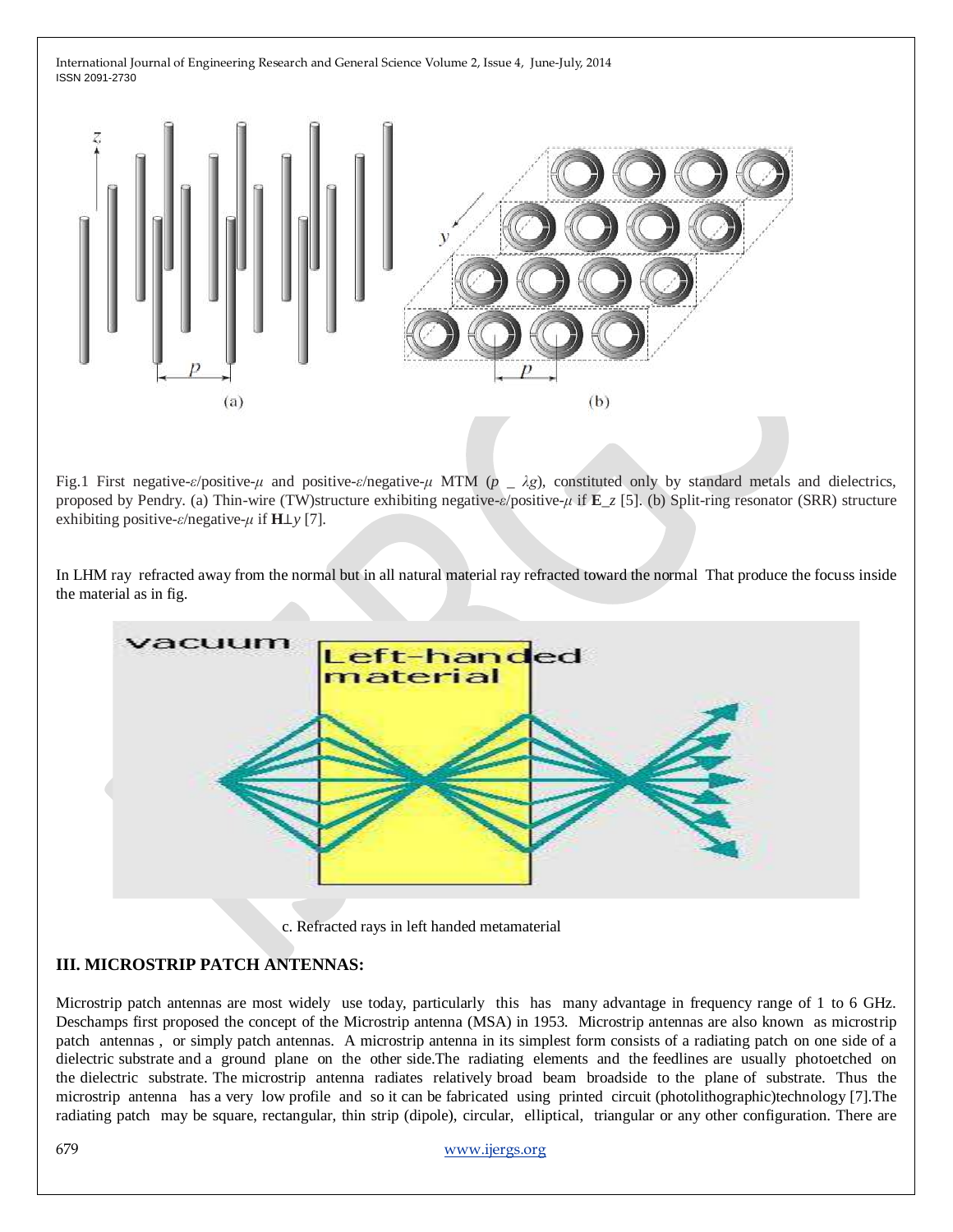many configurations that can be used to feed microstrip antennas. Microstrip line, coaxial probe, aperture coupling and proximity coupling.Patch antennas has following advantage or disadvantage[8].



Advantage:

-Lightweight and have a small volume a .

-Low fabrication cost Easier to integrate with other MICs on the same substrate -They allow both linear polarization and circular polarization .

-They can be made compact for use in personal mobile communication

-They allow for dual- and triple-frequency operations.

And disadvantage are:

- Low bandwidth.
- -Low gain .
- -Low power handling capability

## **IV. PARAMETERS OF PATCH ANTENNAS WHICH CAN IMPROVE BY USING MTM**

By using metamaterial as asubstrate or cover we can enhance the gain and we can also increase the bandwidth and directivity of patch antennas[9].

MSA have narrow band width which is the major limiting factor for wide spread application .So Increasing the bandwidth of MSA is a imprtant research today. By increasing the substrate hight and reduce the dielectric constant [10]. And by using MTM as a cover we can also improve the bandwidth[11][12].

Directivity can be increase by using left handed metamaterial when we use left handed metamaterial as a slab it will act like a lens and it will focus the energy and radiant energy is concentrated.

When negative permeability metamaterial Reflecting surface applied to the microstrip patch antenna gain increase about 6.91 dbi that is beacause SRR eliminate the substrate surface wave and radiant energy is concentrated[13] .So main problem in the patch Antennas is substrate surface wave which can be remove by using SRR[14].

Microstrip patch antennas size can be reduced by using metamaterial structure. With a Mushroom Structured Composite Right/Left Handed transmission line (CRLH - TL) metamaterial ,a size of 61.12% can be reduced [15].

In addition, a wideband also can be obtained by reducing the ground plane of the antenna. A compact ultra Wide Band (UWB) antenna can be designed using meta- -material structure. The antenna exhibits a wide bandwidth of 189%.

The bandwidth of a single patch antenna can be raised by placing a number of metamaterial unit cells [16].

#### **V. MODERN METAMATERIAL APPLICATION**

The concept of metamaterials, which Is given by the works of V. G. Veselago and J. B. Pendry, has drastically change our way of thinking about light-matter interactions and greatly enriched the fields of classical and quantum electrodynamics.We can see that not only negative-index metamaterials be fabricated the practically but they can also be used to create super- and hyperlenses with the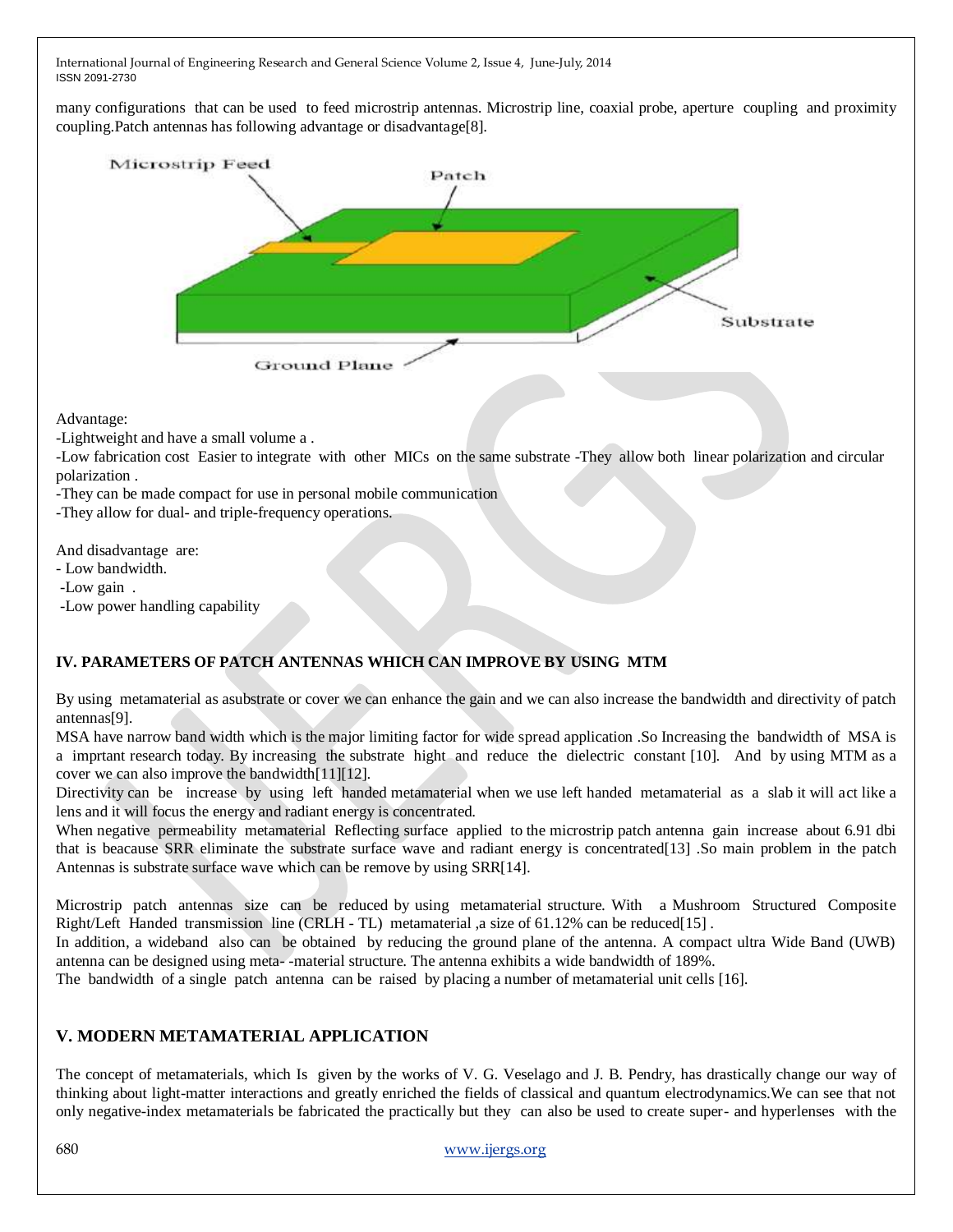subwavelength optical resolution. Likewise, it is now possible to fabricate metamaterials designed using the transformation optics approach and apply them in real invisibility cloaks.

The modern metamaterial applications Superresolution imaging and optical sensing,

The advancement of photonic circuitry with metatronics,

All-optical and electrooptical dynamic control of light,

Electromagnetic cloaking, and light harvesting for improved solar-cell technology.

This special issue focuses on the advances along these research avenues and on the new photonic devices associated with them.

## **VI. FUTURE SCOPE OF METAMATERIAL**

The dream of " invisibility cloaks" will be become possible, and although the process will likely take another decade, steps already have been made in that dire--ction. Research on developing metamaterials a special kind of material that causeLight to bend in unusual ways,following the contours of the material structure and Come back out the same way it went in.

# **VII**. **CONCLUSION**

Microstrip antennas is one of the most innovative topics in antenna theory and design ,and have application in modern microwave systems. in this world till now, microstrip patch antennas also have some advantages. Some research are going on to improve the gain and bandwidth of patch antenna. Existing solutions leads to the problems of spurious radiation and high complexity. This new approach come up with a new solution called metamaterial. Metamaterials play important role in the antenna design due to its interesting and unusual properties. By this review [1] – [16], Metamaterials can be used for the performance enhancement of microstrip patch antennas. A metamaterial antenna is made by loading the metamaterial structure over the substrate. There are different Kind of metamaterial substrates.If change the metamaterial substrate will change in the parameters of antenna. Gain of a patch antenna increases by a value of 1.5dB to 7dB with the addition of metamaterial structures. Miniaturization is the primary function of metamaterial. In all the works mentioned here shows that use of metamaterials results in about 50% reduction in the size of a patch antenna. Narrow bandwidth and lower gain are the two main drawbacks of microstrip patch antenna. By using metamaterial we can overcome these problem.

#### **REFERENCES**

1.Caloz and T. Itoh*, Electromagnetic Metamaterials: Transmission Line Theory and MicrowaveApplications*. Piscataway, NJ: Wiley-IEEE, 2005.

2.V. Veselago. "The electrodynamics of substances with simultaneously negative values of *ε* and *μ*," *Soviet Physics Uspekhi,* vol. 10, no. 4, pp. 509–514, Jan., Feb. 1968.

3. D. R. Smith, W. J. Padilla, D. C. Vier, S. C. Nemat-Nasser, and S. Schultz "Composite medium with simultaneously negative permeability and permittivity," *Phys. Rev. Lett.,* vol. 84, no. 18, pp. 4184–4187, May 2000.

4. J. B. Pendry, A. J. Holden, W. J. Stewart, and I. Youngs. "Extremely low frequency plasmons in metallic mesostructure," *Phys. Rev. Lett.,* vol. 76, no. 25, pp. 4773–4776, June 1996.

5. J. B. Pendry, A. J. Holden, D. J. Robbins, and W. J. Stewart. "Low frequency plasmons.in thin-wire structures," *J. Phys. Condens. Matter,* vol. 10, pp. 4785–4809,1998.

6. J. B. Pendry, A. J. Holden, D. J. Robbins, and W. J. Stewart. "Magnetism from conductors.

and enhanced nonlinear phenomena," *IEEE Trans. Micr. Theory. Tech.,* vol. 47,

no. 11, pp. 2075–1084, Nov. 1999.

7. Antenna Theory - Analysis and Design (Constantine A. Balanis) (2nd Ed) [John Willey].

8.Yoonjae Lee and Yang Hao, "Characterization of microstrip patch antennas on metamaterial Substrates loaded with complementary split-ring Resonators" Wiley Periodicals, Inc. Microwave Opt Technol. Lett. 50, pp.2131–2135, 2008.

9.R. F. Harrington, "Effect of antenna size on gain, bandwidth, and efficiency", *J. Res. Nat. Bureau Stand.*, vol. 64D, pp. 1 - 12, 1960. 10. K.C. Gupta "Broadbanding technique for Microstrip patch antennas- A Review", Scientific Report no. 98, 1988.

11. Design and Comparative analysis of a Metamaterial included Slotted Patch Antenna with a Metamaterial Cover over Patch .Surabhi dwivedi, Vivekanand mishra,Y.K. Posta . ISSN: 2277-3878, Volume-1, Issue-6, January 2013.

12. Mimi A. W. Nordin, Mohammad T. Islam, and Norbahiah Misran, "Design of a compact Ultra WideBand metamaterial antenna based on the modified Split ring resonator and Capacitively Loaded Strips unit cell", PIER, Vol. 136, pp. 157-173, 2013.